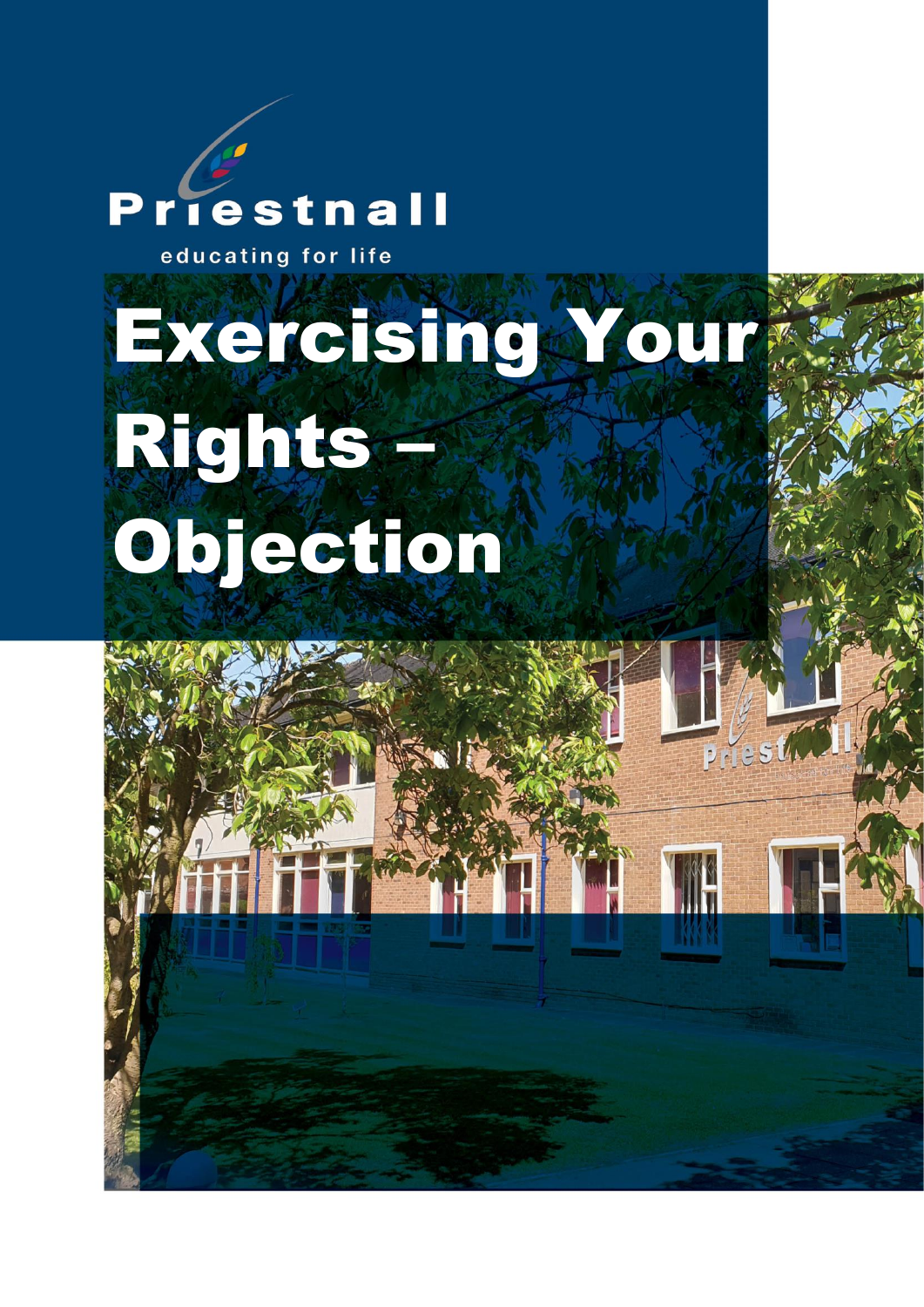# **Object to the processing of your personal information**

**Section 1 - Your details** (Please note it is an offence to impersonate another individual)

| First name(s)                  |  |
|--------------------------------|--|
| <b>Surname</b>                 |  |
| Previous names (if applicable) |  |
| Date of birth (dd/mm/yyyy)     |  |
| Daytime telephone number(s)    |  |
| <b>Email address</b>           |  |
| <b>Address</b>                 |  |
|                                |  |
|                                |  |
| <b>Postcode</b>                |  |

If you have lived at this address for less than 2 years, please provide any previous addresses below.

Are you requesting information about yourself? Yes □ No □

## **Section 2 - Your request**

To make sure we understand your request, please specify whether you object to:

- direct marketing please identify the publications you are receiving,
- profiling please specify where you believe your data is being processed in this way,
- the way we have recorded your data in carrying out our duties as a Local Authority. Please indicate which service you have received and what you believe should change,
- us using your data for scientific/historical research/statistics. Please specify where you believe we have done this,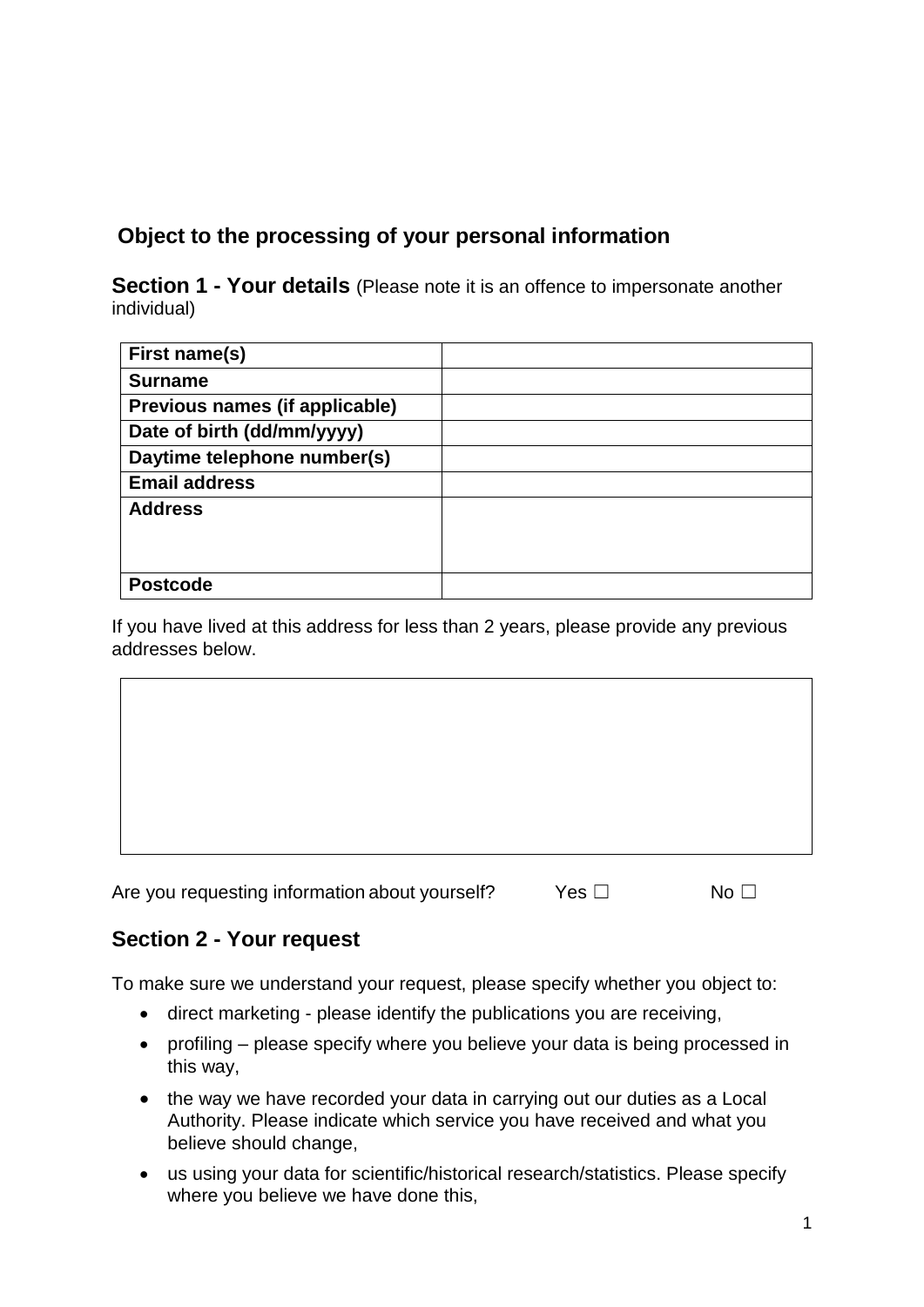• us using your data for our legitimate interest. Please specify where you believe we have done this.

## **Section 3 - What we need from you**

For all requests, we will need documentary proof that you are who you say you are (this is for security reasons to ensure we are dealing with you and that none of your personal information is accessed or interfered with by anyone else falsely claiming to be you)

Please make sure you provide at least two forms of identification. We can accept a copy of a passport, driving license, utility bill, council tax bill or bank statement showing your full name and current postal address.

On receipt of your request, we will send you a written acknowledgment. In some circumstances we may also ask for additional information if necessary.

If your request is for your child under the age of 13, we will require proof of parental responsibility. If your child is over the age of 13 then we require explicit signed consent allowing you access to their information.

# **Section 4 - How to evidence parental responsibility**

The following would be accepted as proof of parental responsibility;

- birth certificate
- court order
- adoption record
- Special Guardianship Order (SGO)

#### **Section 5 - How to provide evidence**

You can send scanned copies of your ID/consent/parental responsibility to our email address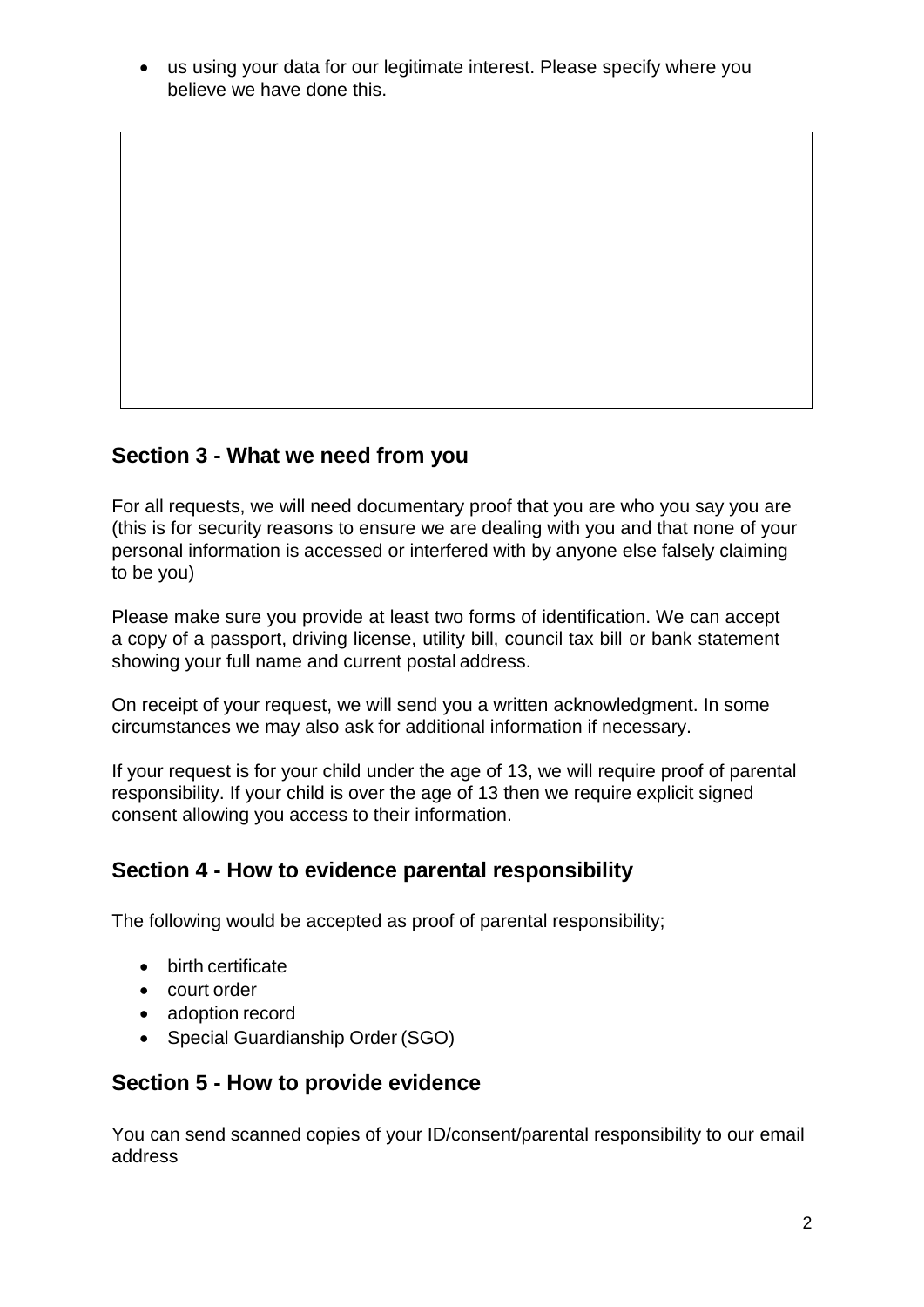[office@priestnall.stockport.sch.uk o](mailto:office@priestnall.stockport.sch.uk)r post to: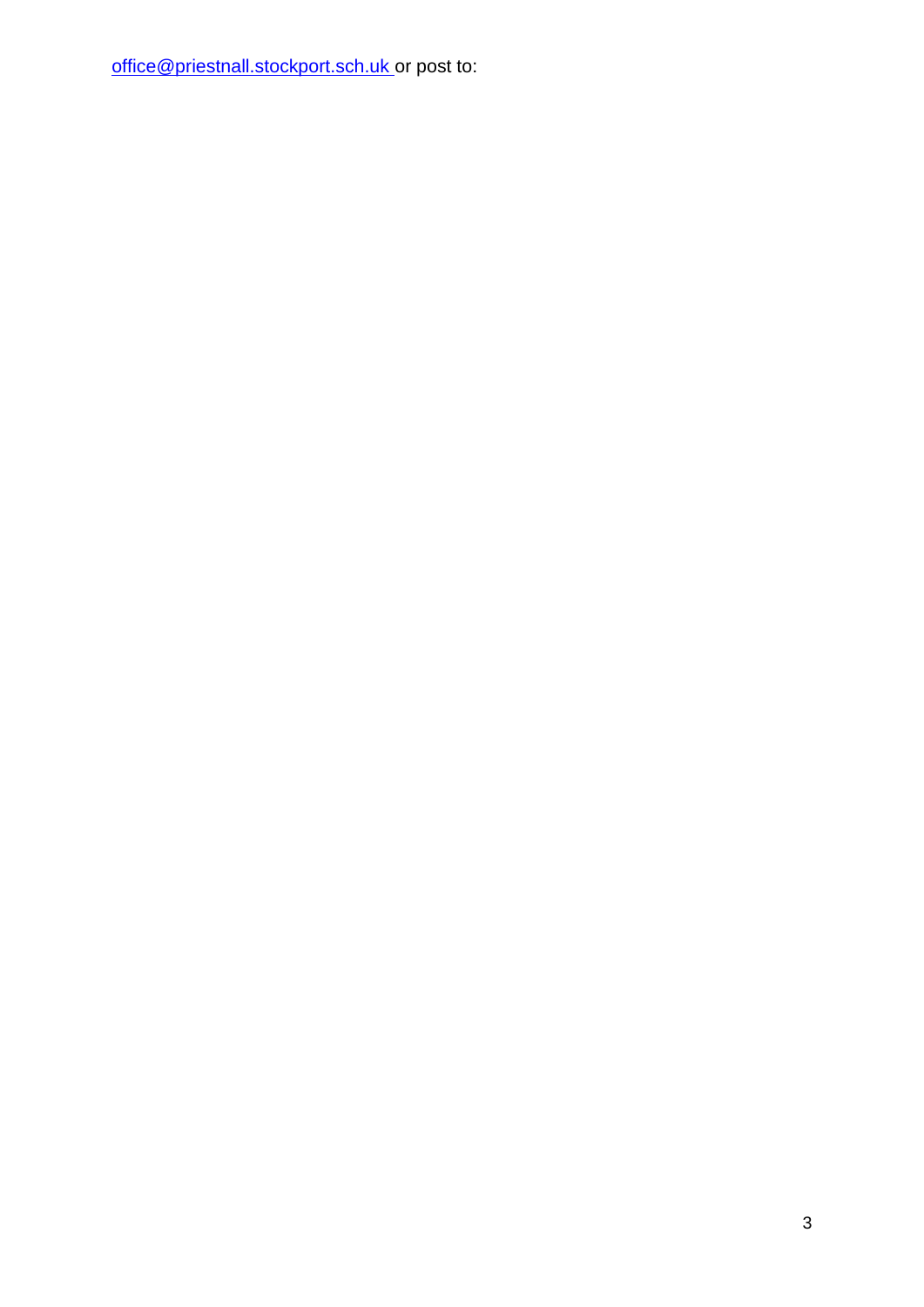**School Business Manager Priestnall School Priestnall Road Heaton Mersey Stockport SK4 3HP**

#### **Section 6 - Declaration of the Data Subject**

I confirm that I am the data subject named and I am requesting information relating to my own personal data. I understand that the information I have supplied will be used to confirm my identity and help locate the information I have requested.

Sign: **Date:** Date:

#### **Section 7 - Declaration of the Data Subject for agent to act on their behalf (if applicable)**

I confirm that I am the data subject. I give permission for the person or organisation named below to act on my behalf in relation to my request. I have enclosed the evidence of my identity and confirm that I want my personal data to be sent to my representative at the address below. I understand that the information I have supplied will be used to confirm my identity and help locate the information I have requested.

Sign: **Date:** Date:

| Name of agent                       |  |
|-------------------------------------|--|
| <b>Relationship to Data Subject</b> |  |
| <b>Address</b>                      |  |
|                                     |  |
|                                     |  |
| <b>Postcode</b>                     |  |
| <b>Email address</b>                |  |

#### **Section 8 - Our response**

We aim to respond to your request without undue delay and no later than one calendar month counted from the first working day after we are in receipt of your request, and:

- proof of your identity, and
- any further information (where we have requested this from you) we need to process your request and/or locate and retrieve your personal information.

Where it is not possible to respond sooner and the last day before expiry of one calendar month falls over a weekend or on a bank holiday, the latest due date will be treated as the first working day after the weekend or bankholiday.